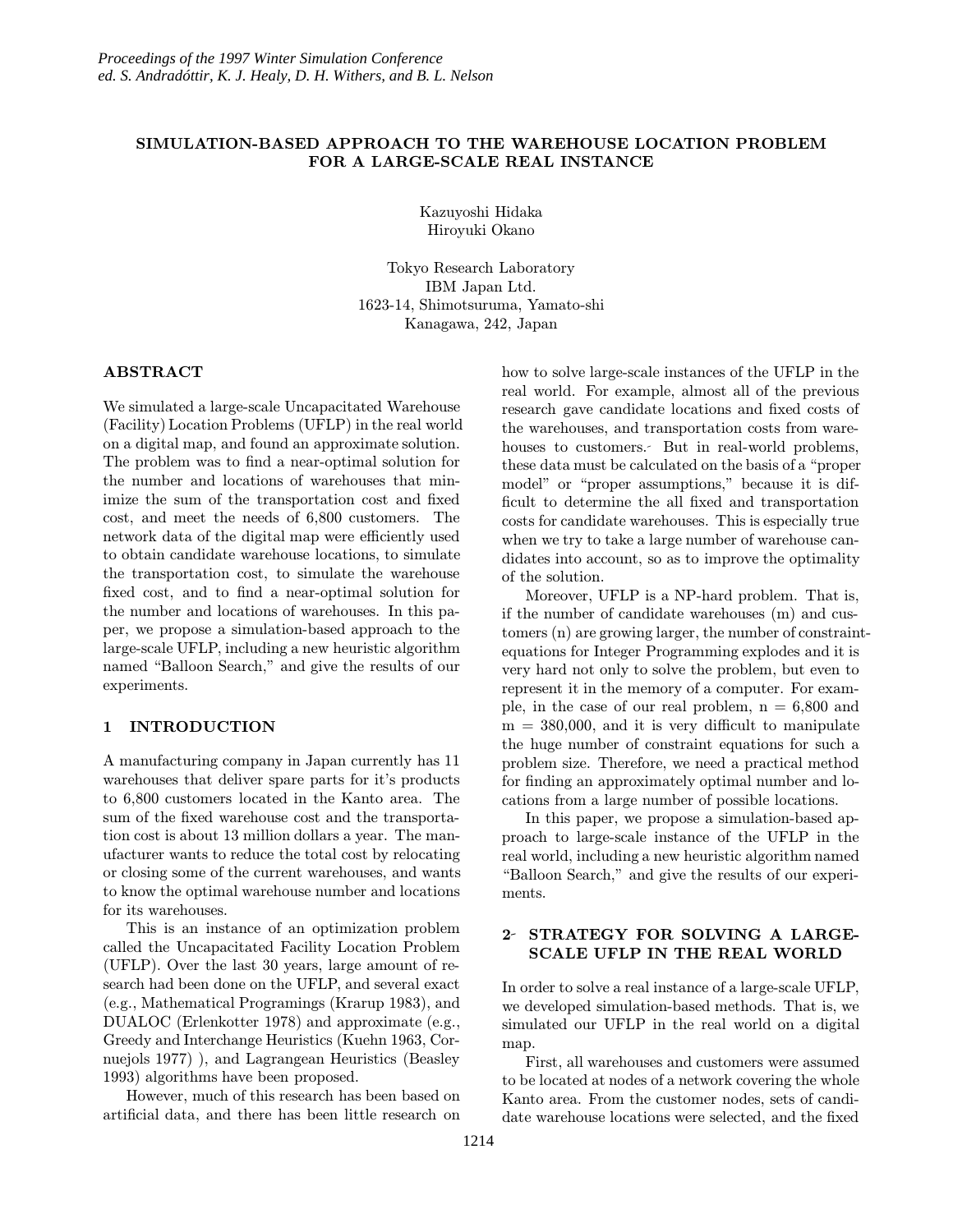and transportation costs for each candidate were calculated on the basis of the real data for the current 11 warehouses. The transportation cost was assumed to be proportional to the delivery time.

Next, we optimized the number and locations of the warehouses in two steps.

The first step was to apply Greedy - Interchange heuristics with the warehouse candidates selected in the above manner. Using these heuristics, we found an approximately optimal solution for the number and locations of warehouses selected from the warehouse candidates.

Next, in order to improve the solution obtained in the first step, we devised a heuristic procedure for finding medians, and named it "Balloon Search."

This procedure may be outlined as follows: We relocated each warehouse obtained in the first-step solution to an adjacent node of the network that was not selected as a warehouse candidate node. Warehouse  $i$  was relocated by aiming to find one median of the corresponding subnetwork that included only the subset of customers who were assigned to warehouse  $i$ . In this process, we first reduced the subset of customers so that it included only customers whose transportation costs were relatively low. Then, we increased the number of the customers in the subset step by step, and repeatedly found medians. During these processes, we assumed that the fixed cost of the adjacent node was the same as that of the warehouse obtained in the first-step.

After the first and second optimization steps, a near-optimal solution for the number and locations of warehouses was expected to be found from the large number of network nodes of the digital map.

#### 3- MATHEMATICAL FORMULATION

We now give a mathematical definition of the problem.

Let: I : set of warehouse candidates  $J$ : set of customers  $i : i \in I$  $j : j \in J$ m : number of warehouse candidate  $m = |I|$  $n:$  number of customers  $n = |J|$  $C_{ij}$ : transportation cost of delivery from warehouse candidate  $i$  to customer  $j$  $F_i$ : fixed cost of warehouse candidate i  $x_{ij}$ : =1 if customer j is supplied with all parts from warehouse candidate *i*; otherwise,  $x_{ij} = 0$ 

 $y_i := 1$  if the warehouse candidate i is open; otherwise,  $y_i = 0$ 

The UFLP can then be formulated as an integer program as follows:

Minimize:

$$
\sum_{i}^{m} \sum_{j}^{n} C_{ij} x_{ij} + \sum_{i}^{m} F_{i} y_{i}
$$
 (1)

Subject to:

$$
\sum_{i}^{m} x_{ij} = 1 : j \in J \psi \tag{2}
$$

$$
x_{ij} \le y_i : i \in I, j \in J\psi \tag{3}
$$

$$
x_{ij}, y_i \in \{0, 1\} \leftarrow \tag{4}
$$

The problem is to minimize (1) under the constraints of  $(2)$ ,  $(3)$ , and  $(4)$ .

If customer  $j$  is assigned to warehouse candidate  $i$ , then, all that customer's parts are supplied by warehouse candidate i.

## 4- DATA PREPARATION

#### 4.1 Transportation Cost

We used a digital map that includes network data composed of edges (corresponding to road segments), nodes (corresponding to crossing points and terminations of roads), and attributes of edges and nodes. There are about 780,000 nodes and 380,000 edges, and the covered area is an approximately 200 km x 200 km square region around Tokyo named the Kanto area.

We assumed that the transportation cost per delivery from a warehouse to a customer is proportional to the simulated delivery time, and we calculated the "simulated delivery time" by dividing the shortest distance between a warehouse and a customer on the road network by the average speed of a delivery vehicle. The average speed of a delivery vehicle was varied according to the road type and road width.

We then obtained the simulated transportation cost of a customer by multiplying the simulated delivery time by the demand of the customer (the frequency of requests). The number of requests in the last year was used as demand data of each customer.

Moreover, we assumed that a customer is supplied with all its parts by the warehouse from which the simulated delivery time is shortest.

On the basis of the above assumptions, we calculated the simulated transportation costs of customers in the case of the current 11 warehouses, and assigned all customers to the nearest warehouses. We believe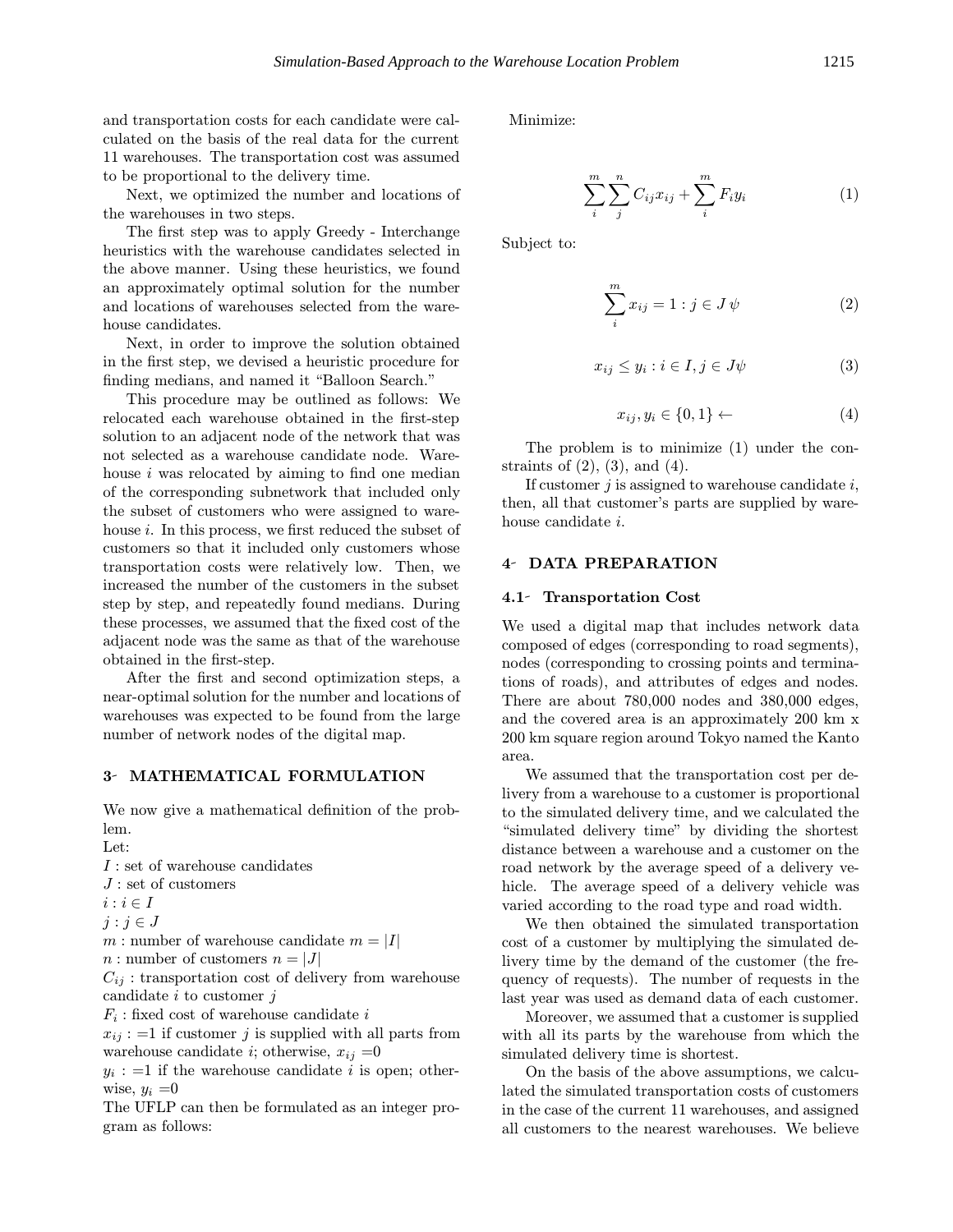that we simulated the transportation cost well, because the share of each warehouse in the simulated transportation cost reflects its share in the real data, when we compare the total simulated transportation costs for the current 11 warehouses.

#### 4.2 Warehouse Candidates

The number of warehouse candidates affects the load of the simulation in term of, for example, the CPU time and the sizes of work areas, such as a Dijkstra table (a table for storing each value of the shortest path between a candidate and a customer). It may also affect the quality of the solution obtained by the simulation; that is to say, it requires a tradeoff between the load of the simulation and the quality of the solution. To investigate the tradeoff, we chose different sets of candidates with sizes  $|I|$  between 128 and 1024 ( $|I| = c \times 128$ , where  $c = \{1, 2, ..., 8\}$ ).

In the problem instance we are interested in, the number of customers is 6, 800, which is more than 100 times greater than the current number of the warehouses. In the area served by a warehouse, the warehouse may be located near the center (median) of the customers served; these customers are typically densest near the warehouse. Thus, we assume that each warehouse candidate is located at the same node as one of the customers, and obtain the candidates by the following procedure:

First, the customers are clustered into 128 rectangles (buckets), each of which covers almost the same number of customers, using the same technique as in a k-d tree by Bentley (1990). Candidates are then selected from each rectangle. When the number of candidates is greater than 128 (the number of buckets), more than one candidate is selected from each bucket. In this way, more candidates are selected from buckets in rural areas than from buckets in central Tokyo; this allows us to investigate solutions in sparsely populated areas in more detail.

#### 4.3 Fixed Costs of Warehouses

The fixed cost of a warehouse consists of an occupancy cost, which depends heavily on the land price, and a labor cost, which depends on the size of the warehouse. For a close approximation, we need the actual land price and the actual relationship between the labor cost and the size of the warehouse. However, neither is available, because of the huge effort required to determine them. We were given, as an alternative, a total fixed cost for each current warehouse.

We assumed that each fixed cost is proportional to the number of customers covered by a circle of fixed radius centered at each warehouse depends. When the number of customers laying within a circle is great, the customers are dense around the candidate, which implies that the land price may be high. It also implies that the number of customers assigned to the candidate may be great. When the number of customers laying within the circle is small, the customers are sparse around the candidate, and the fixed cost of the candidate may be low. According to a comparison with the actual fixed costs of the current warehouses, the approximated fixed costs of the candidates in our assumption follow the same order as the actual ones, and are thus good enough to be used in our simulation.

## 5- OPTIMIZATION

Optimization was done in two steps, using the simulated data. The first step consisted of Greedy - Interchange heuristics, and the second step of Balloon Search.

#### 5.1 Greedy - Interchange Heuristics

The Greedy - Bump and Shift (Interchange) heuristics proposed by Kuehn (1963) have three processes: In the Greedy process, warehouses are located at the most economical positions, one at a time, until no additional warehouses can be added without increasing the total cost.

In the Bump process, those warehouses that became uneconomical as a result of the placement of subsequent warehouses are eliminated.

In the Shift process, a warehouse is shifted to another potential location in the same territory if the relocation causes a reduction of the total cost.

Through our experiments, we found cases in which the optimal number of interchange (Shift) processes was larger than that of Greedy processes. Therfore, we modified the above heuristics as follows, and established the Greedy - Interchange heuristics.

Let the set of warehouses at the lth addition be  $I_l^w$  (  $|I_l^w|=l$  ).

In the Greedy heuristic, first, warehouses are located at the most economical positions, one at a time, until no additional warehouses can be added without increasing the total cost.

Next, if there are  $k$  warehouses after the Greedy heuristic terminates, continue adding warehouses after  $k$  at the most economical positions, one at a time, until the number of warehouses becomes  $k + d : 0 <$  $d < k$ , even if this increases the total cost.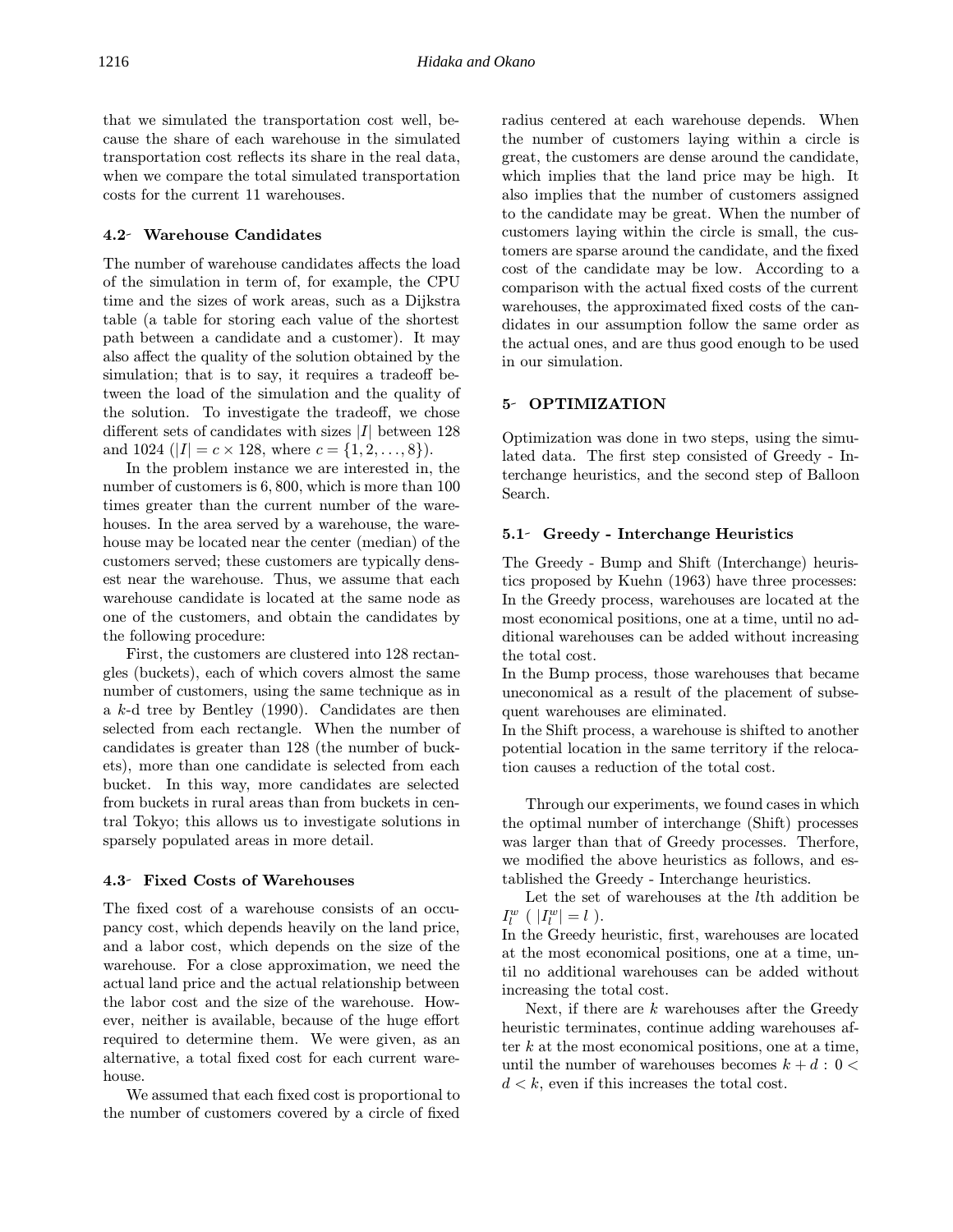Let  $\Phi = \{I_l^w | l = k - d, ..., k, ..., k + d\}$ .

In the Interchange process, we apply the best swap search to all  $I_l^w \in \Phi$ , and find the optimal number and locations of warehouses. The best swap search is executed as follows:

Exchange a selected warehouse with the one of nonselected candidate warehouses that gives the largest cost reduction.

Repeat this process for all selected warehouses, and iterate until the total cost cannot be reduced any more.

In our experiments, a small value of  $d$  was always sufficient  $(0 < d < 3)$ .

#### 5.2 Balloon Search

We now describe the idea of Balloon Search.

An approximate solution obtained by Greedy - Interchange heuristics only includes warehouses from those candidates selected from the huge number of network nodes. Therefore, we can decrease the total transportation cost by relocating each warehouse to a nearby "non-candidate" node of the network on the assumption that the fixed cost of a near node is the same as that of the previous node.

The transportation cost of each customer assigned to a warehouse is, of course, different. We assume that a customer whose transportation cost is relatively large has a higher probability of changing the supplier (warehouse) than another whose transportation cost is relatively small.

Therefore, we first relocate a warehouse to an adjacent node that decreases the total transportation cost of the subset of customers who are assigned to this warehouse and whose transportation costs are relatively small. We apply this relocation once to each warehouse, and then reassign each customer to the new warehouse from which the transportation cost is smallest.

We repeat this "single relocation of each warehouse" and reassignment of customers by increasing the size of each subset of customers.

When no relocation decreases the transportation cost, the algorithm terminates.

We search for the optimal warehouse location as the median of an expanding "Balloon" that includes the assigned customers.

In the following description we use the word "Balloon" for a subset of customers who are assigned to a warehouse and who are included in the first  $N_{Bi}$ members in ascending order of transportation cost. Let:

 $I_{qi}$ : set of warehouses in the solution of the Greedy and Interchange heuristics

 $I_w$ : set of warehouses for a solution

 $w_i$ : node of warehouse  $i$ 

 $S_i$ : set of customers assigned to warehouse i

 $B_i$ : Balloon of warehouse  $i \in B_i \subseteq S_i$ )

 $N_i$ : number of customers supplied from warehouse i

 $N_{Bi}$ : numbers of customer in Balloon i

 $V_i^{adj}$  : set of adjacent nodes of  $w_i$ 

 $v_i : v_i \in V_i^{adj}$ 

 $\Delta^{T_i}(v_i)$ : decrease in the transportation cost of Balloon i when  $w_i$  moves to the adjacent node  $v_i$  $r_{inc}$ : expansion ratio of Balloon

 $R_b$ : ratio of the number of customers included in all Balloons to the total number of customers

We now give the Balloon Search Procedure

- 1.  $I_w = I_{gi}$ , initialize  $R_b, r_{inc}$
- 2.  $N_{Bi} = R_b \times N_i$ , Update  $B_i : i \in I_w$

3. If  $\Delta^{T_i}(v_i) \leq 0$  :  $v_i \in V_i^{adj}, i \in I_w$ 

Terminate with the solution of  $I_w$ Else

 $w_i = v_i : max\left\{ \Delta^{T_i}(v_i) \right\}, \Delta^{T_i}(v_i) > 0 : i \in I_w$ 

- 4. Update the assignment for every customer and calculate the sum of the transportation costs
- 5. Update  $N_i, V_i^{adj}: i \in I_w$
- 6.  $R_b = r_{inc} \times R_b$ ; go to 2.

In our experiment, we used an initial value of  $R_b$ from the set {0.05, 0.10, 0.30, 0.50, 0.70, 1.00}, and an initial value of  $r_{inc}$  from the set  $\{1.05, 1.10, 1.20, \ldots\}$ 1.40}.

The value of  $\Delta^{T_i}(v_i)$  in the above step 3 is calculated as follows:

3.a. Make a tree  $TREE_i$  whose root is  $w_i$  and whose nodes  $V_i^{tree}$  are composed of the nodes of those customers  $V_i^c$  assigned to warehouse i and the nodes on the paths to warehouse  $i$  from  $v \in V_i^c$ .

3.b. Let  $d(v)$  be the sum of the demand (the frequency of requests) of  $v$  and the demand of the all descendants of v in the  $TREE_i$ .

3.c. Then

 $\Delta^{T_i}(v_i) = 2(d(v_i) - d(w_i)) \times uc(v_i, w_i)$ 

Here,  $uc(v_i, w_i)$  is the delivery cost per request along the edge connecting  $v_i$  and  $w_i$ , from  $v_i$  to  $w_i$ .

#### 6 EXPERIMENTAL RESULTS

First, in order to evaluate the simulated fixed and transportation costs, we applied Greedy - Interchange heuristics in three cases with different average speeds on highways and metropolitan expressways (see Table 1), for 512 warehouse candidates. Figure 1 shows the results in case 1, and Figure 2 the results in case 3. In both figures, the x-coordinate denotes the number of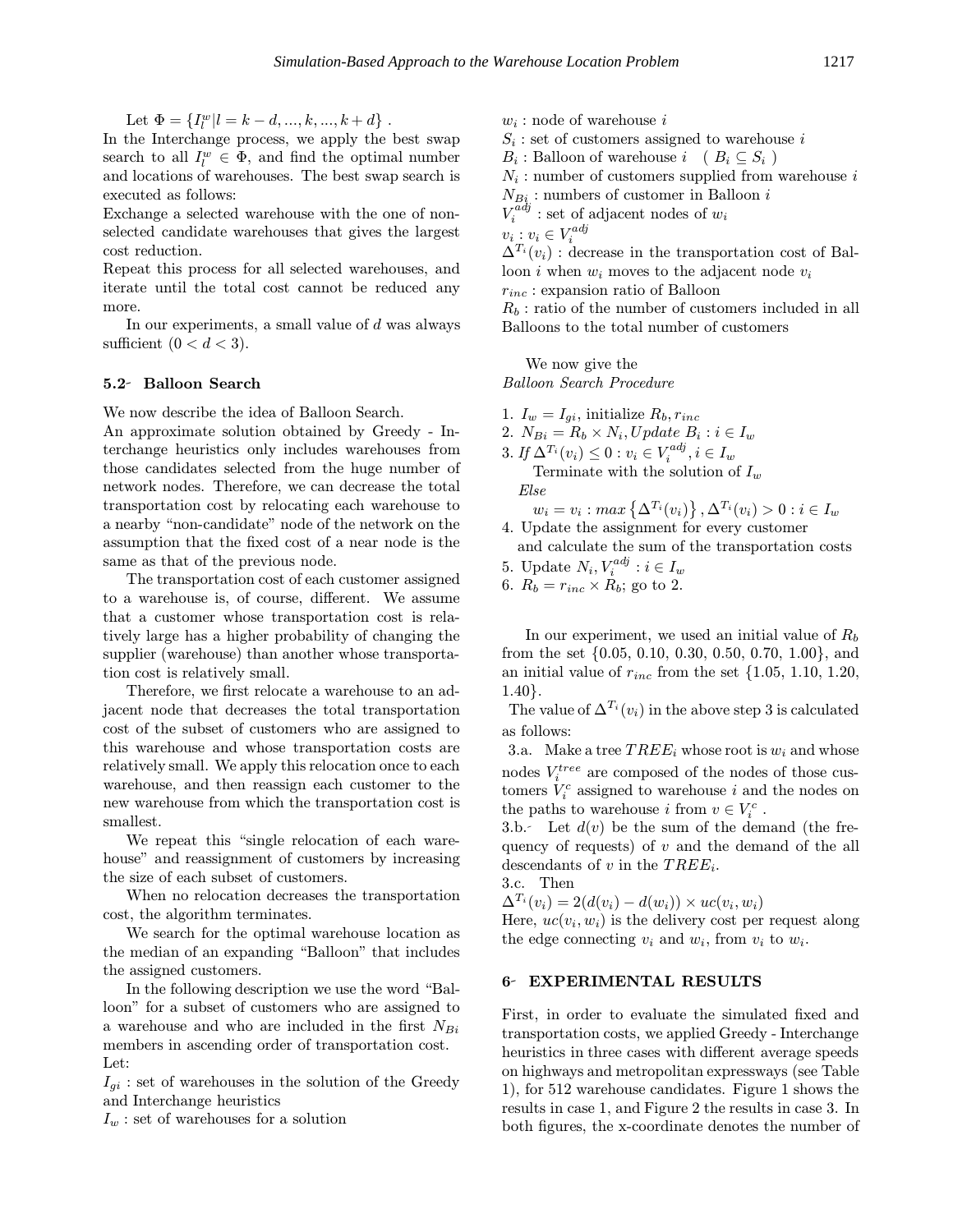warehouses and the y-coordinate the reduction ratio of the total cost in relation to the total cost of current 11 warehouses. These figures show that the number of warehouses that gives the lowest value is larger in case 3 than in case 1. This result, indicating that if the transportation cost is growing larger (that is, the average speed is slower and we need more time for delivery) we should open more warehouses to reduce the total cost, matches the decision-making strategy in the real world.

Table 1: Sets of Average Speed (km/h). HW: Highway, ME: Metropolitan Expressway,

| NP: National/Prefectural Road. |        |       |       |       |        |  |
|--------------------------------|--------|-------|-------|-------|--------|--|
| $Case-$                        | HW-ME- |       | $NP-$ | $NP-$ | others |  |
| $No.~\neg$                     |        |       | >13m  | < 13m |        |  |
|                                | 80     | 50    | 40    | - 30  | 30     |  |
| $2 -$                          | $120-$ | $80-$ | $40-$ | $30-$ | 30     |  |
| 3                              | 40     | 40    | 40    | - 30  | 30     |  |

Through the following experiment, the set of average speeds in case 1 was assumed. We must remember that the solution of our experiment is affected by the set of average speeds.

In Figure 1, we must pay attention to the fact that the minimum value was obtained for nine warehouses after application of the Interchange heuristic, even though the best solution obtained by the Greedy heuristic was for eight warehouses. This means that the Kuehn's heuristic strategy, which claims Interchange (Bump and Shift) heuristic should begin with optimal number of warehouses given by the Greedy heuristic, does not achieve the final minimal value in solving our problem instance. Therefore, we decided the optimal number of warehouses by observing the change in the total cost as the number of warehouses varied from 5 to 15.

While changing the number of warehouse candidates in the sequence of 128, 256, 384, 512, 640, 768, 896, and 1024, we applied the Greedy - Interchange heuristics and Balloon Search. Balloon Search was applied with initial  $R_b$  values of 0.05, 0.10, 0.30, 0.50, 0.70, and 1.00, and with  $r_{inc}$  values of 1.05, 1.10, 1.20, and 1.40. When the initial value of  $R_b$  is 1.00, the Balloon is not expanded; that is, all customers are considered while medians are found at each step of Balloon Search.

In every experiment, with various numbers of warehouse candidates, the optimal number of warehouses was 9. However, the locations (nodes) of these nine warehouses and the total cost differ depending on the number of warehouse candidates.

Figure 3 shows the relation of the number of warehouse candidates and the minimal total cost achieved



Figure 1: Number of Warehouses and the Minimal Total Cost with Average Speeds of (80, 50, 40, 40, 30) km/h.

by each heuristic when the number of warehouse is 9. The x-coordinate represents the number of warehouse candidates and the y-coordinate the reduction ratio of the total cost in relation to the total cost of the current 11 warehouses. The four graphs correspond to the result of Greedy and Interchange heuristics, Balloon Search with no-expanding, and Balloon Search. The graph of Balloon Search was plotted by using the best combination of  $R_b$  and  $r_{inc}$  for each number of warehouse candidates.

The minimal value of the Greedy - Interchange heuristics is improved as the number of warehouse candidates grows larger, and it is inclined to be saturated when  $x \ge 700$ .

Table 2 shows how Balloon Search improved the solution of the Greedy - Interchange heuristics. At every number of warehouse candidates, Balloon Search improved the minimal cost of Greedy - Interchange heuristics, with an improvement ratio of  $2\%$ -11%.

Table 2: Improvement by Balloon Search.

| $10000 - 10000$         |              |              |              |  |  |
|-------------------------|--------------|--------------|--------------|--|--|
| $\overline{Number\ of}$ | $Greedy-$    | Balloon-     | Improvement  |  |  |
| $C and idates -$        | Interchange- | $Search-$    | Ratio $(\%)$ |  |  |
| $128 -$                 | $0.903461 -$ | 0.896153-    | 7.56         |  |  |
| $256 -$                 | $0.89427 -$  | $0.889305 -$ | 4.69         |  |  |
| $384 -$                 | 0.89157-     | 0.886417-    | 4.75         |  |  |
| $512 -$                 | $0.891656 -$ | 0.879608-    | 11.12        |  |  |
| $640-$                  | $0.894176 -$ | $0.89131 -$  | 2.70         |  |  |
| 768-                    | 0.886699-    | 0.88427-     | 2.14         |  |  |
| $896-$                  | 0.889275-    | 0.884924     | 3.92         |  |  |
| $1024 -$                | 0.889644     | 0.879394-    | 9.28         |  |  |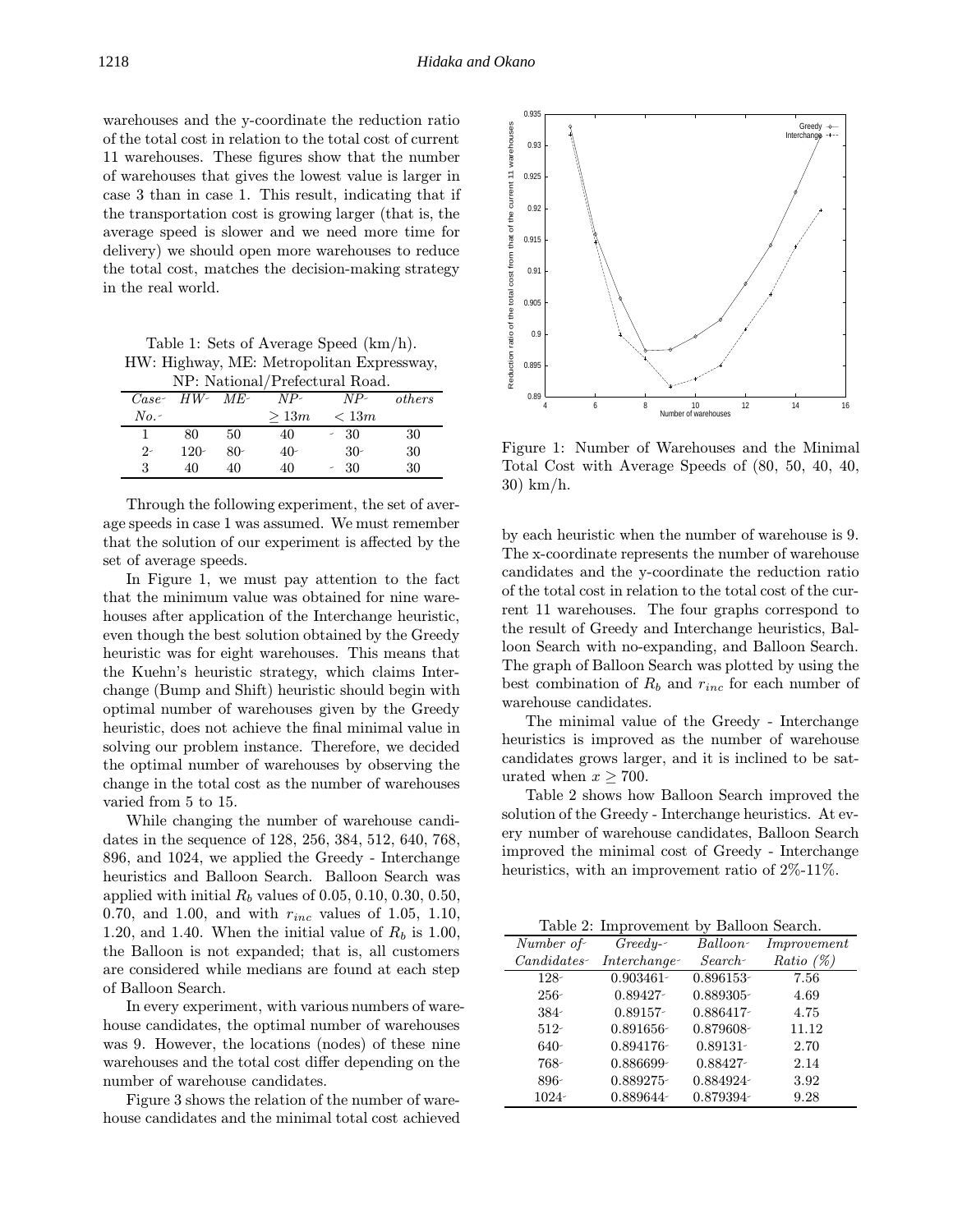

Figure 2: Number of Warehouses and the Minimal Total Cost with Average Speeds of (40, 40, 40, 40, 30) km/h.

However, the efficiency of the expanding the Balloon is not clear in this problem instance, because the expanded Balloon is slightly better than the unexpanded Balloon.

In Figure 3, we want to emphasize that, by using Balloon Search, we obtained as good a solution with 512 candidates as that with 1024 candidates. The result shows that we can find a good solution even if we select a relatively small number of warehouse candidates for the Greedy - Interchange heuristics. This is a very useful result, because a large number of warehouse candidates consumes a lot of computational time and space.

Figure 4 shows the relation between the number of iterations in Balloon Search and the total cost, with 512 warehouse candidates and initial  $R_b$  values of 0.1 and 1.0. The x-coordinate represents the number of iterations in Balloon Search, and the y-coordinate the reduction ratio of the total cost in relation to the total cost of the current 11 warehouses. It can be trivially shown that Balloon Search with a small  $r_{inc}$  value requires more iterations before terminating. Four curves of Balloon Search with an initial value of  $R_b = 0.1$  (Expanding) start from a worse total cost than that of  $R_b = 1.0$  (No-expanding) and terminate with a better total cost. From this figure, we can understand that the most careful and laborious increment  $(r_{inc} = 1.05)$  is not the best way. We thus have a chance to find a good solution with fast execution of Balloon Search.

We modified that Balloon Search procedure so that  $R_b$  is increased after no warehouses can be moved



Figure 3: Number of Warehouse Candidates and the Minimal Total Cost.

any more with the current value of  $R_b$ . The aim of this modification is to execute Balloon Search very slowly, finding the exact medians at each value of  $R<sub>b</sub>$ . In Figure 5, we plotted an example of the results of this modified Balloon Search, with 512 warehouse candidates, and with initial  $R_b$  values of 0.10 (Expanding) and 1.0 (No-expanding). A comparison of Figures 4 and 5, shows that Balloon Search does not improve the optimal value, even if it is executed while finding exact medians at each value of  $R_b$ .

Our experiments led us to conclude that the optimal number of warehouses is 9, that the Greedy heuristic improved the total cost of the current 11 warehouses by  $9\%$  - 11%, that the Interchange heuristic improved the total cost by a further  $0.5\%$  -  $1.5\%$ , and and that the Balloon Search improved it a further  $0.5\% - 1.5\%.$ 

Finally, as shown in Figure 6, we were able to find approximately optimal warehouse locations after application of the three heuristics, which improved the total cost by about 12%.

#### 7 CONCLUSIONS

We obtained an approximate solution of a large-scale UFLP in the real world, by simulating the transportation and fixed costs on a digital map and by applying a Balloon Search algorithm after the Greedy - Interchange Heuristic algorithms. We found approximately optimal solutions of the number and locations of warehouses, thus improving the total cost by about 12%. The solution was affected by the average speed of a delivery vehicle.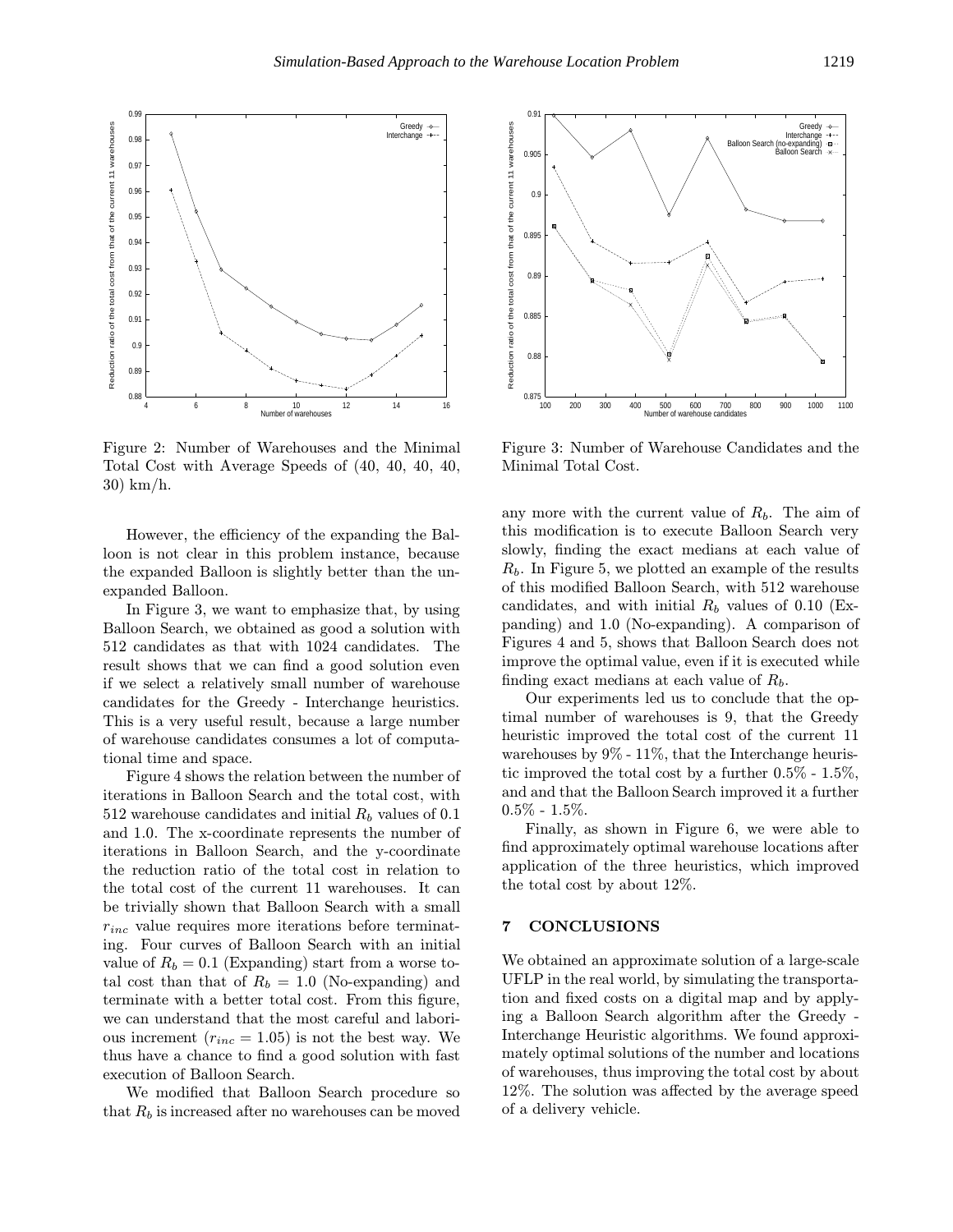

Figure 4: Number of Iterations in Balloon Search and the Minimal Total Cost with 512 Candidates, Initial  $R_b = 0.1.$ 



Figure 5: Number of Iterations in Balloon Search with Exact Medians and the Minimal Total Cost with 512 Candidates, Initial  $R_b = 0.1$ .



Figure 6: 9 Warehouse Locations of the Approximate Solution in the Kanto Area

We introduced the idea of Balloon Search, and applied it to solve a real large-scale instance of UFLP.

Through experiments on Balloon Search, we found that we can obtain a good solution even if we select a relatively small number of warehouse candidates for the Greedy - Interchange heuristics. Therefore, we can reduce the computational time and space of calculating Dijkstra table for warehouse candidates, which is the most laborious step in the whole procedure.

Our experiments also show that using a small expansion ratio of the Balloon or finding an exact median at the designated value of the Balloon size is not the best way to avoid local optima. These results indicate that we have a chance of finding a good solution quickly.

In the given problem instance, the efficiency of expanding the Balloon is not so clear. However, as we can see in Figure 4, Balloon Search is expected to be efficient for avoiding local optima.

Although Balloon Search improved the solutions, the strategy for defining the parameter values is not fixed. In further research, we want to establish a strategy for defining the parameter values depending on the size and the structure of the problem to be solved, and to use this new heuristic algorithm to solve the p-median problem on the graph.

Finally, we note that our customer (a manufacturing company in Japan) established its warehouse relocation plan on the basis of the simulated solution that we obtained in our experiments.